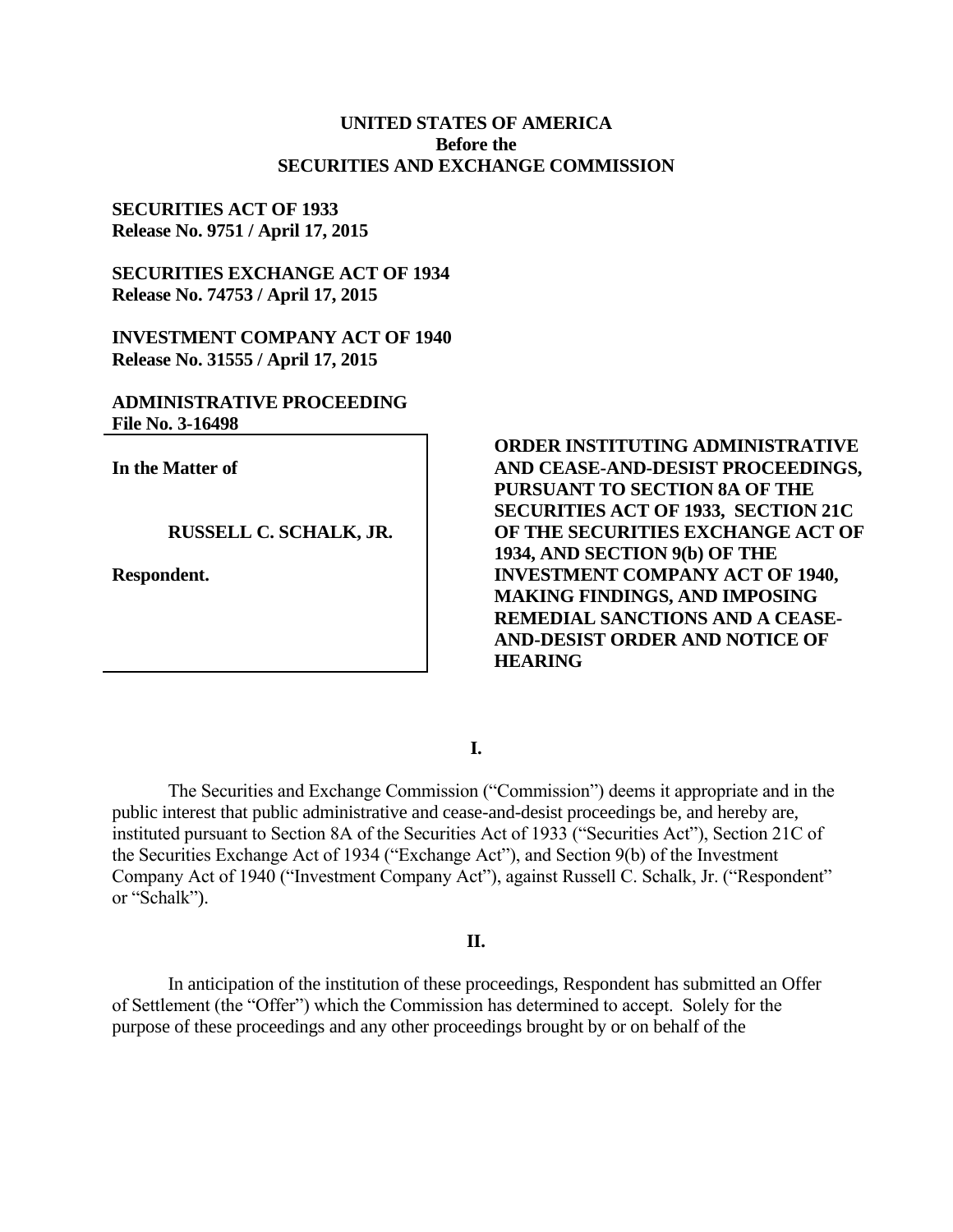Commission, or to which the Commission is a party, and without admitting or denying the findings herein, except as to the Commission's jurisdiction over him and the subject matter of these proceedings, which are admitted, Respondent consents to the entry of this Order Instituting Administrative and Cease-and-Desist Proceedings Pursuant to Section 8A of the Securities Act of 1933, Section 21C of the Securities Exchange Act of 1934, and Section 9(b) of the Investment Company Act of 1940, Making Findings, and Imposing Remedial Sanctions and a Cease-and-Desist Order ("Order") and Notice of Hearing, as set forth below.

## **III.**

On the basis of this Order and Respondent's Offer, the Commission finds<sup>1</sup> that:

#### **Summary**

From January 2007 to March 2012, Schalk violated Section 5(a) and 5(c) of the Securities Act in connection with unregistered offers and sales of at least \$1,973,000 of the securities of Raintree Racing, LLC ("Raintree Racing"), and at least \$362,000 of the securities of Raintree Thoroughbred Farm, Inc. ("Raintree Farm") to at least sixteen investors in at least six states. In connection with these sales, Schalk made material misrepresentations and failed to disclose material facts to investors concerning (i) the merits and risks associated with the investment, (ii) the speculative nature of the promised 20% return on investment, (iii) the safety of invested principal, and (iv) the financial condition of Raintree Racing. In addition, Schalk prepared Raintree Farm Private Placement Memoranda (PPMs), and prepared and enabled the distribution of account statements to investors that made material misrepresentations and omissions concerning the financial condition of Raintree Farm. Schalk also diverted at least \$220,000 of Raintree Racing and Raintree Farm assets to his personal bank account. As a result of the conduct described above, investors lost \$1,472,959.

## **Respondent**

1. Schalk, 60 years old, resides in Hunt Valley, Maryland, and is currently employed by First Incentive Travel International as a Vice President of Sales. Schalk was the sole control person and a one third owner of Raintree Racing and has been, and is, the sole control person, as well as the President, Chief Executive Officer and Secretary-Treasurer of Raintree Farm.

### **Other Relevant Entities**

2. Raintree Racing was created in 2007 as a Maryland limited liability company whose principal place of business was Towson, Maryland. Raintree Racing was engaged

<sup>&</sup>lt;sup>1</sup> The findings herein are made pursuant to Respondent's Offer of Settlement and are not binding on any other person or entity in this or any other proceeding.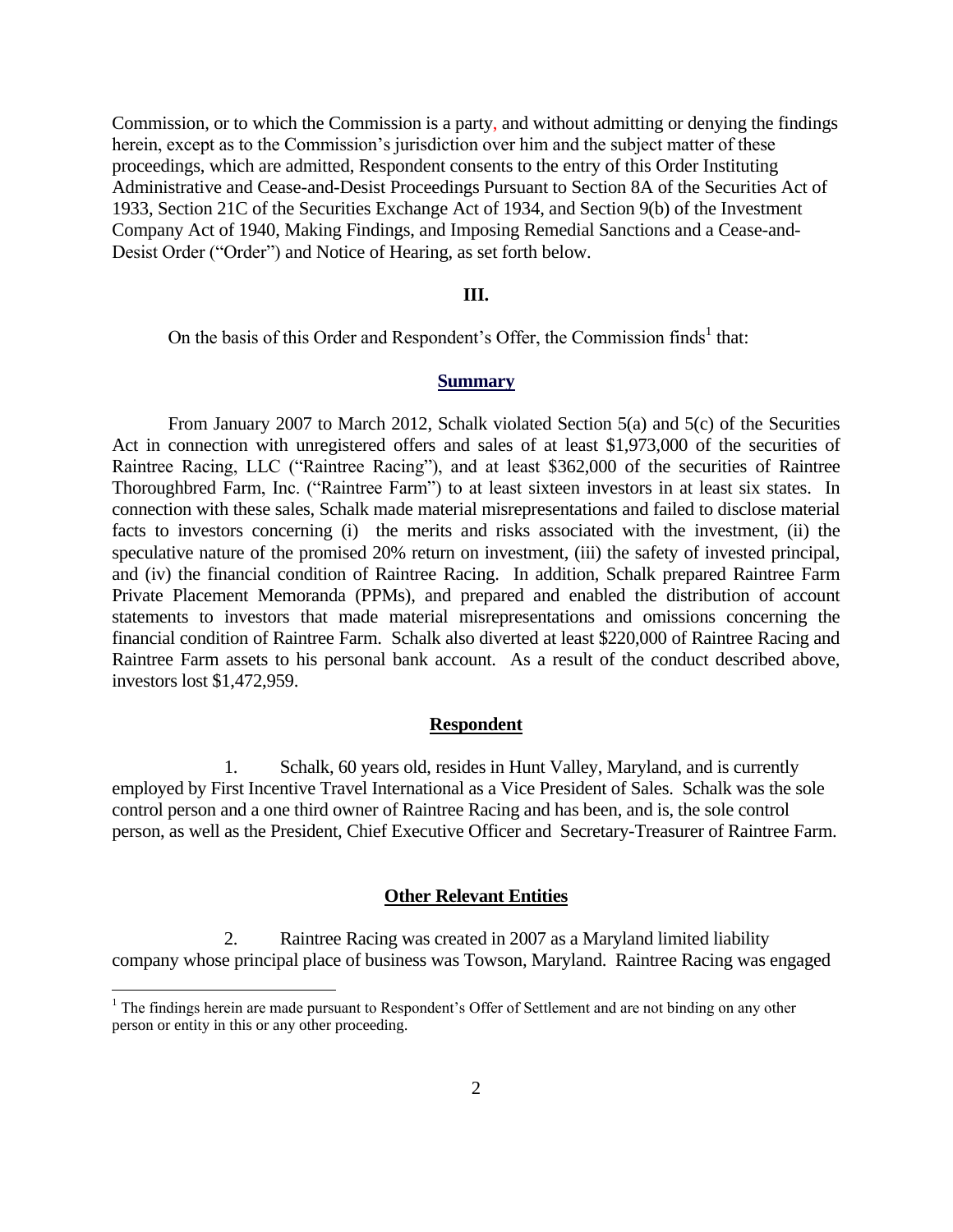in the purchase and sale of thoroughbred horses. Raintree Racing has never registered with the Commission and has never registered an offering of securities under the Securities Act. Raintree Racing has had essentially no business activity since early 2012.

3. A second owner of Raintree Racing ("Second Owner"), who was a onethird owner of Raintree Racing and a member of its Management Committee, was at relevant times an unregistered investment adviser to some investors in Raintree Racing and Raintree Farm.

4. Raintree Farm is a Delaware corporation which since 2002 has been engaged in the purchase, sale, and racing of thoroughbred horses. Raintree Farm has never registered with the Commission. In 2007 and 2010, Raintree Farm made filings pursuant to Securities Act Regulation D and Rule 506 thereunder for the offer and sale of its securities in private offerings. The common stock of Raintree Farm has never been publicly traded. Raintree Farm has had essentially no business activity since early 2012.

# **Facts**

## Misrepresentations and Omissions: Raintree Racing

5. From 2007 to 2010, Schalk and the Second Owner solicited nearly \$2 million from certain investors in Raintree Racing. *See* Table I, below. While the Second Owner had direct contact with the investors, Schalk knew or was reckless in not knowing that Raintree Racing investors had been told they were making short-term principal protected loan-like investments in Raintree Racing.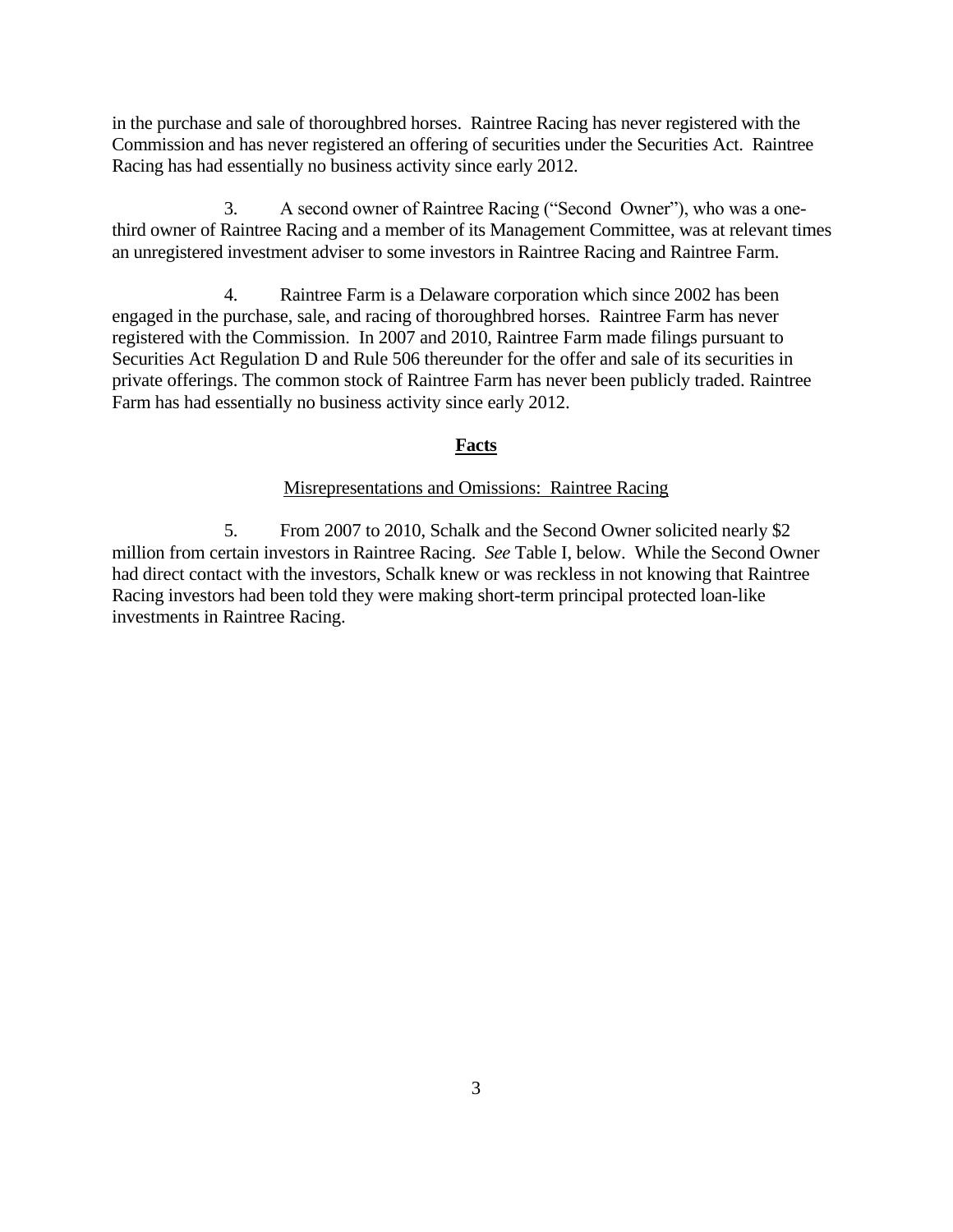#### **TABLE I**

#### **Raintree Racing**

| <b>Investor</b> | 2007           | 2008           | 2009           | 2010           | <b>Total</b> |
|-----------------|----------------|----------------|----------------|----------------|--------------|
|                 | \$100,000      | \$0            | \$0            | \$0            | \$100,000    |
| 2               | 300,000        | 365,000        | 340,000        | 132,247        | 1,137,247    |
| 3               | 25,000         | 0              | 0              | 0              | 25,000       |
| 4               | 0              | $\Omega$       | $\theta$       | 15,000         | 15,000       |
| 5               | 25,000         | 0              | $\overline{0}$ | 1,000          | 26,000       |
| 6               | 25,000         | 25,000         | $\theta$       | 1,000          | 51,000       |
| 7               | 0              | $\theta$       | 30,000         | 1,500          | 31,500       |
| 8               | $\Omega$       | 100,000        | 32,000         | 3,000          | 135,000      |
| 9               | $\overline{0}$ | 0              | 30,000         | $\overline{0}$ | 30,000       |
| 10              | $\overline{0}$ | $\overline{0}$ | 130,000        | $\theta$       | 130,000      |
| 11              | $\Omega$       | $\theta$       | 0              | 75,000         | 75,000       |
| 12              | $\Omega$       | $\overline{0}$ | 128,000        | $\overline{0}$ | 128,000      |
| 13              | 0              | 2,000          | 0              | $\overline{0}$ | 2,000        |
| 14              | 25,000         | 25,000         | $\Omega$       | $\overline{0}$ | 50,000       |
| 15              | 0              | 25,000         | $\theta$       | $\theta$       | 25,000       |
| 16              | 10,000         | 0              | 0              | 3,000          | 13,000       |
| <b>Total</b>    | \$510,000      | \$542,000      | \$690,000      | \$231,747      | \$1,973,747  |

#### **Investments – 2007 to 2010**

6. Specifically, Raintree Racing investors identified in Table I were provided agreements stating that (i) funds were to be invested for a fixed period not to exceed one year, (ii) invested principal would be returned at the maturity date, and (iii) investors would receive an annualized return of 20% on their investment. Schalk signed one or more of these agreements on behalf of Raintree Racing. In addition, Schalk was copied on multiple emails sent to investors attaching agreements and asking that investors execute the agreements and return them to Schalk.

7. Consistent with the representation that the Raintree Racing investments were akin to principal-protected loans, beginning in 2007, investors received from Raintree Racing checks accompanied by cover letters, both of which had been signed by Schalk and indicated the checks to be interest payments. *See* Table II, below. Furthermore, Schalk knew that from 2007 until 2010, Form 1099 INT tax documents provided to investors represented payments to Raintree Racing investors as "interest" payments.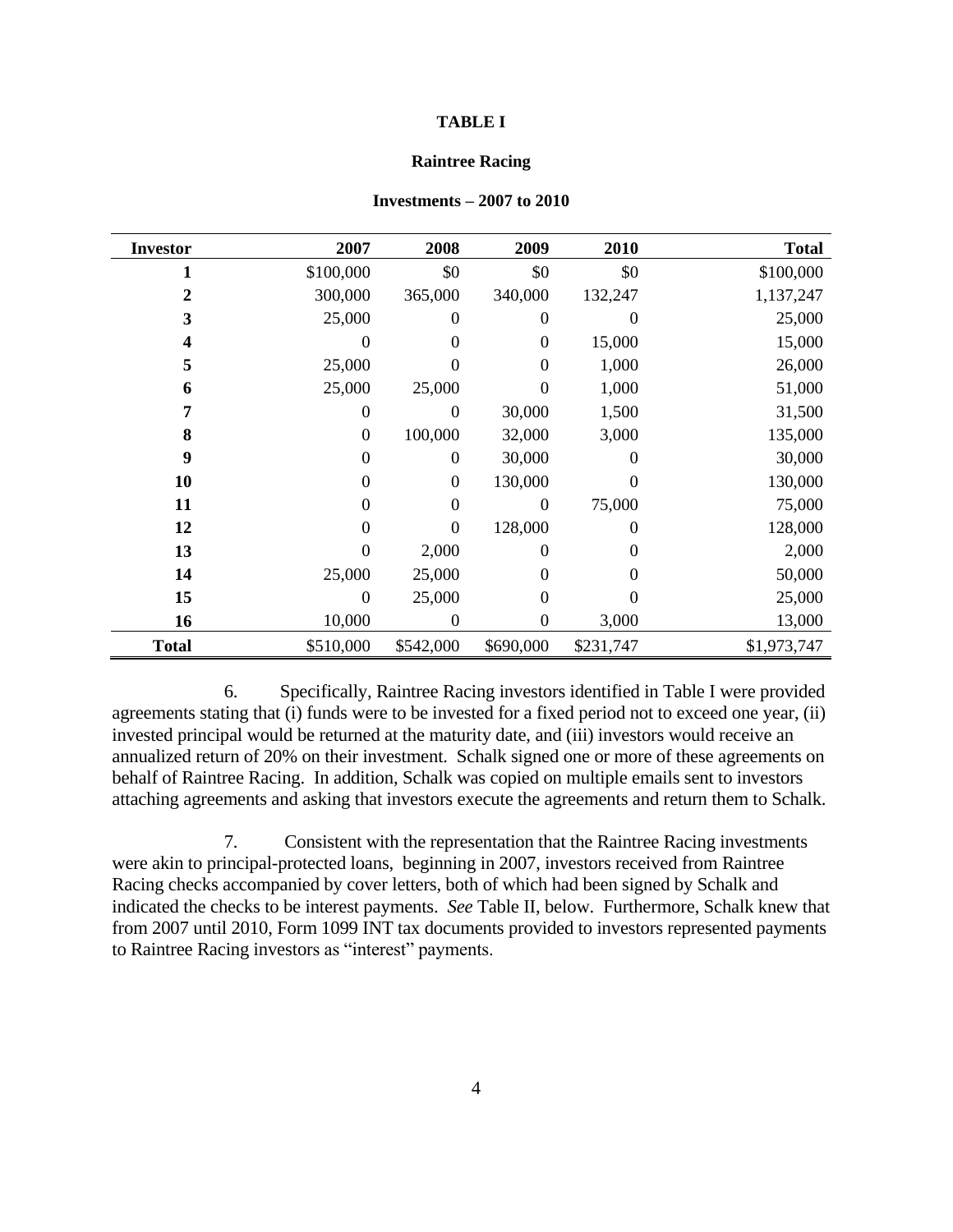### **TABLE II**

### **Raintree Racing**

|                         |                  |                  |                |           | <b>Net</b>      |
|-------------------------|------------------|------------------|----------------|-----------|-----------------|
| <b>Investor</b>         | 2007             | 2008             | 2009           | 2010      | $\text{Loss}^3$ |
| 1                       | \$7,637          | \$110,000        | \$0            | \$0       | (\$17,637)      |
| 2                       | 4,812            | 75,418           | 241,379        | 78,367    | 737,271         |
| 3                       | 1,250            | 28,750           | 0              | $\theta$  | (5,000)         |
| $\overline{\mathbf{4}}$ | $\Omega$         | $\Omega$         | $\overline{0}$ | (495)     | 14,505          |
| 5                       | $\mathbf{0}$     | 5,000            | 5,000          | 1,500     | 14,500          |
| 6                       | $\mathbf{0}$     | 6,834            | 31,569         | 1,500     | 11,097          |
| 7                       | $\overline{0}$   | $\theta$         | 4,500          | 1,500     | 25,500          |
| 8                       | $\theta$         | 57,095           | 5,577          | 4,600     | 67,728          |
| 9                       | 4,583            | 7,091            | 8,937          | 4,100     | 5,289           |
| 10                      | $\boldsymbol{0}$ | $\boldsymbol{0}$ | 3,197          | 14,592    | 112,211         |
| 11                      | $\boldsymbol{0}$ | $\Omega$         | $\overline{0}$ | $\theta$  | 75,000          |
| 12                      | $\theta$         | $\Omega$         | 6,400          | 5,650     | 115,950         |
| 13                      | $\Omega$         | $\Omega$         | $\Omega$       | 0         | 2,000           |
| 14                      | 3,153            | 7,228            | 10,000         | 5,000     | 24,619          |
| 15                      | $\theta$         | 2,596            | 5,000          | 2,500     | 14,904          |
| 16                      | 8,333            | 12,000           | 12,000         | 3,000     | (22, 333)       |
| <b>Total</b>            | \$29,768         | \$312,012        | \$333,559      | \$122,804 | \$1,175,604     |

# **Interest and Principal Payments to Investors – 2007 to 2010**<sup>2</sup>

8. While investors were told that their investment principal was not at risk, in fact it was. Schalk, who controlled both Raintree Racing and Raintree Farm, regularly transferred funds from Raintree Racing to Raintree Farm. Specifically, from 2007 through 2010, at least \$668,000 was transferred from Raintree Racing to Raintree Farm. *See* Table III, below. These funds were used to pay expenses of Raintree Farm. Not only was this practice contrary to what investors were told about how their funds would be used, but the partnership documents organizing Raintree Racing did not authorize such transfers.

 $2 \text{ Amounts presented include repayment of principal in 2008 of $100,000 to investor 1, $25,000 to investor 3, and}$ \$45,000 to investor 8, and principal repayments in 2009 of \$80,000 to investor 2 and \$25,000 to investor 6.

<sup>3</sup> Represents total investment by each investor (*see* Table I, above) less interest payments and repayment of principal.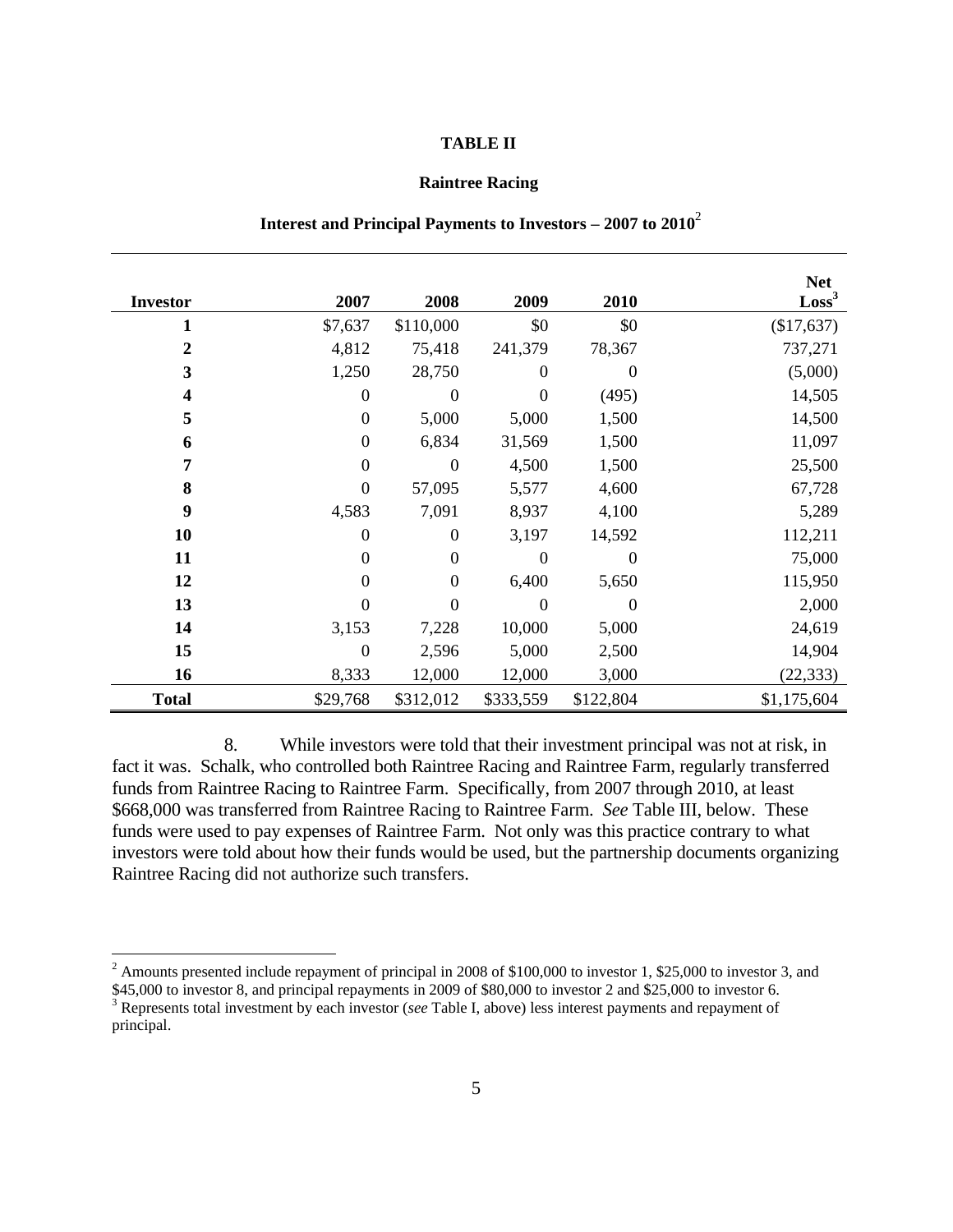### **TABLE III**

|                                                                        | 2007      | 2008      | 2009      | <b>2010</b>    | <b>Total</b> |
|------------------------------------------------------------------------|-----------|-----------|-----------|----------------|--------------|
| <b>Transfers from Raintree</b><br>Racing                               | \$143,000 | \$219,294 | \$151,279 | \$159,125      | \$672,698    |
| <b>Withdrawals from Raintree</b><br>Racing                             | 87,500    | 17,500    | 42,500    | $\overline{0}$ | 147,500      |
| <b>Total transfers from Raintree</b><br><b>Racing to Raintree Farm</b> | 230,500   | 236,794   | 193,779   | 159,125        | 820,198      |
| <b>Less: Transfers from Raintree</b><br><b>Farm to Raintree Racing</b> | (41,000)  | (85,750)  | (7,038)   | (17,750)       | (151, 538)   |
| <b>Net Transfers</b>                                                   | \$189,500 | \$151,044 | \$186,741 | \$141.375      | \$668,660    |

# **Transfers from Raintree Racing to Raintree Farm – 2007 to 2010**

9. As the control person of Raintree Racing, Schalk knew or was reckless in not knowing that Raintree Racing funds should not be transferred to Raintree Farm. In an e-mail to Schalk dated June 10, 2010, the Second Owner questioned why Raintree Racing money was being used to cover Raintree Farm expenses: "Has the farm reimbursed RR for these expenses thus far? If not, when? The farm should be operating as a separate entity in my mind." In a reply e-mail, Schalk falsely denied that Raintree Racing funds were used to fund Raintree Farm expenses.

10. Schalk knew that Raintree Racing did not have cash flow or other resources to pay Raintree Racing investors the promised 20% interest and return their principal. Schalk knew that Raintree Racing had net losses from operations in fiscal years 2009 through 2011 and had minimal income in earlier years. *See* Table IV, below. Schalk knew that Raintree Racing had no assets other than investor funds, and was dependent on infusion of funds from investors in order to continue operations. Raintree Racing ultimately suspended operations effective December 31, 2012.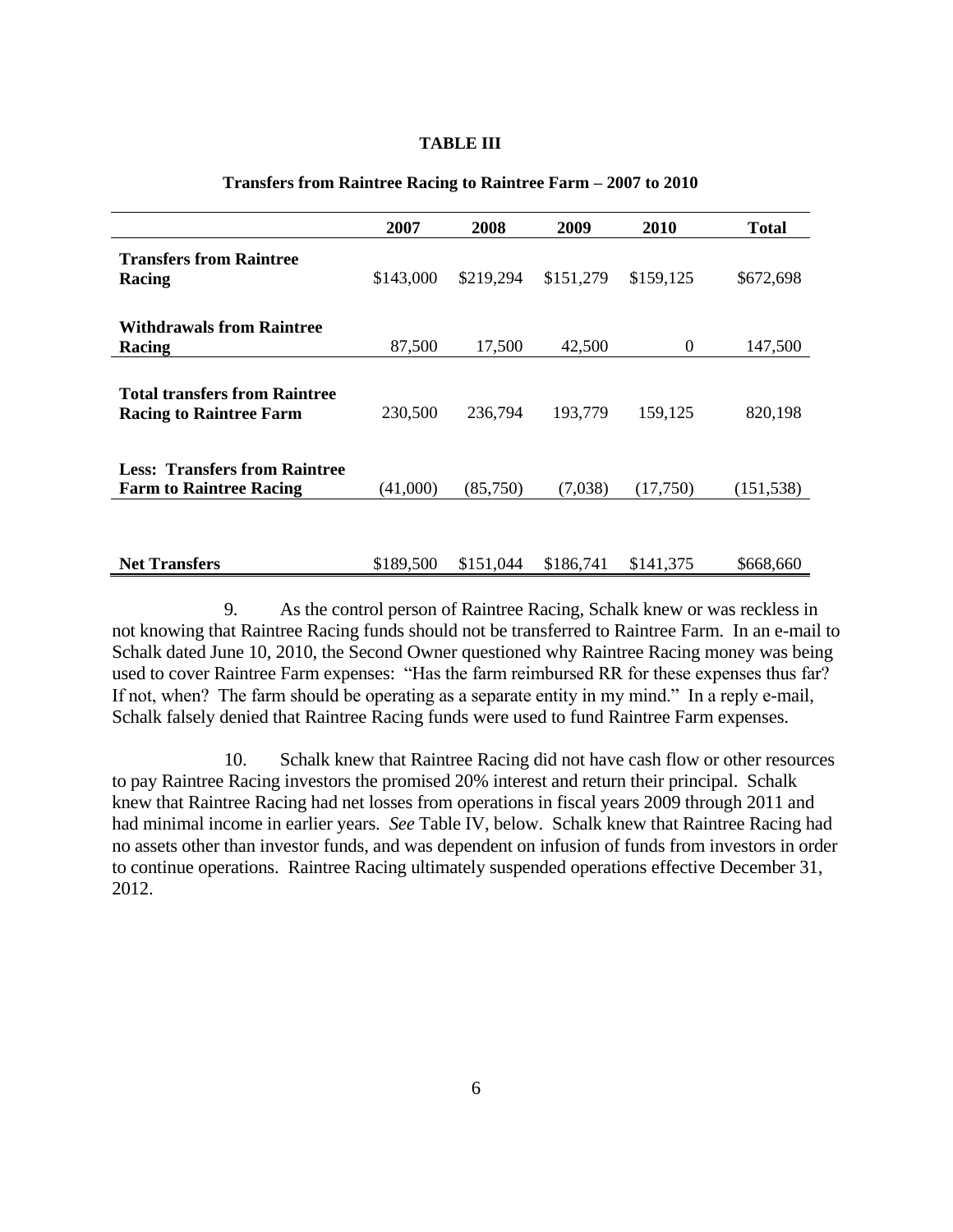### **TABLE IV**

### **Raintree Racing**

|                             | 2007      | 2008       | 2009         | 2010         | 2011        | 2012      |
|-----------------------------|-----------|------------|--------------|--------------|-------------|-----------|
| <b>Gross receipts</b>       | \$69,731  | \$255,000  | \$205,000    | \$58,000     | \$0         | \$0       |
| <b>Less:</b> interest       | (38, 105) | (174, 024) | (255, 431)   | (128,696)    | $\Omega$    | $\Omega$  |
| <b>Less: other expenses</b> | (8, 749)  | (9,267)    | (2,255)      | (7,637)      | (2,250)     | (910)     |
| Net income (loss)           | \$22,877  | \$71,709   | $(\$52,686)$ | $(\$78,333)$ | $(\$2,250)$ | $(\$910)$ |

### **Operating Results – 2007 to 2012<sup>4</sup>**

11. E-Mails from Schalk to the Second Owner illustrate Raintree Racing's lack of resources. In an e-mail to the Second Owner dated February 12, 2010, Schalk said: "I am in desperate need of some cash for the next 30 days or so. Is there anything you can do to help." In an e-mail to the Second Owner dated March 4, 2010, Schalk said: "I have over \$20K of expenses past due on the farm. I am trying all available resources to come up with some money, even if it is a short term loan for 30-45 days." In an e-mail to the Second Owner dated May 13, 2010, Schalk said: "I cannot pay the additional help tomorrow, which is bad enough, and there is no way that can go beyond Monday. . . I had dunning messages from the farm in [sic] Delaware, which will not release the horses until the bill gets paid . . . ."

12. Investors were never provided financial information sufficient to understand the true financial condition of Raintree Racing.

13. The misstatements and omissions described above relating to how invested funds were used, the risks associated with the investment and the financial condition of Raintree Racing were material to investors.

## Misrepresentations and Omissions: Raintree Farm

14. In addition to the loan agreements documenting their investment in Raintree Racing as described above, Raintree Racing investors identified in Table I also received shares of Raintree Farm common stock, purportedly as "bonus" collateral for their investment in Raintree Racing. Investors were asked to submit Subscription Agreements in connection with their receipt of Raintree Farm shares. Schalk signed those agreements on behalf of Raintree Farm. In addition, in at least three instances during the period 2007 to 2011, as part of a \$2.5 million Raintree Farm

 $4$  As presented in Raintree Racing tax returns.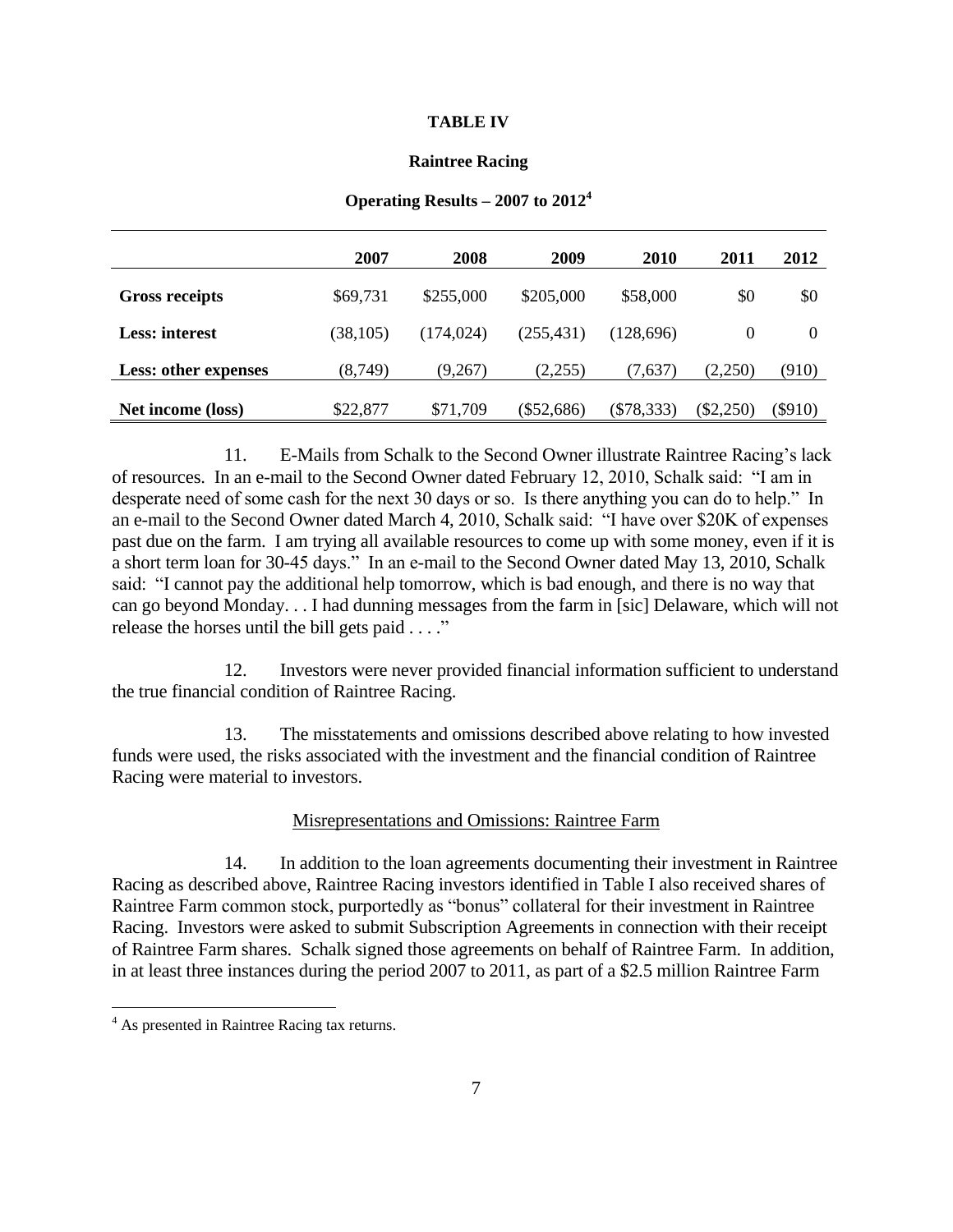offering, at least three persons purchased Raintree Farm shares directly, in the aggregate amount of \$362,500, paying \$5.00 per share. *See* Table V, below. From 2007 through 2010, these investors received limited interest and principal payments. *Id*.

## **TABLE V**

## **Raintree Farm**

### **Investments – 2007 to 2011**

| Investor     | 2007     | 2008      | 2009     | <b>2010</b> | 2011    | <b>Total</b><br>Investment |
|--------------|----------|-----------|----------|-------------|---------|----------------------------|
| 8            | \$85,000 | \$25,000  | \$30,000 | \$19,500    | \$0     | \$159,500                  |
| 9            |          |           |          | 11,000      | 4,000   | 15,000                     |
| 10           | $\theta$ | 130,000   | 29,500   | 28,500      |         | 188,000                    |
| <b>Total</b> | \$85,000 | \$155,000 | \$59,500 | \$59,000    | \$4,000 | \$362,500                  |

### **Interest and Principal Payments to Investors – 2007 to 2010**

| Investor     | 2007    | 2008     | 2009    | 2010    | Net Loss <sup>5</sup> |
|--------------|---------|----------|---------|---------|-----------------------|
| 8            | \$3,336 | \$29,000 | \$3,126 | \$925   | \$123,113             |
| -9           | 0       |          |         |         | 15,000                |
| 10           | 5,000   | 19,083   | 4,400   | 275     | 159,242               |
| <b>Total</b> | \$8,336 | \$48,083 | \$7,526 | \$1,200 | \$297,355             |

15. Schalk assisted in the preparation of Raintree Farm PPMs dated July 1, 2007, and March 1, 2010, including providing information contained in the PPMs.

16. The Raintree Farm PPMs did not disclose the following material facts that were known by Schalk: (i) Raintree Farm operated at a material net loss since its inception in 2002 (*see* Table VI, below); (ii) Raintree Farm had minimal assets (*id.*); and (iii) Raintree Racing assets were funding Raintree Farm's operations (*see* Tables III and V, above). Each of these facts would have been important to an investor in deciding whether to invest in Raintree Farm.

<sup>5</sup> Represents total investment by investor (*see* Table immediately above) less interest payments and repayment of principal.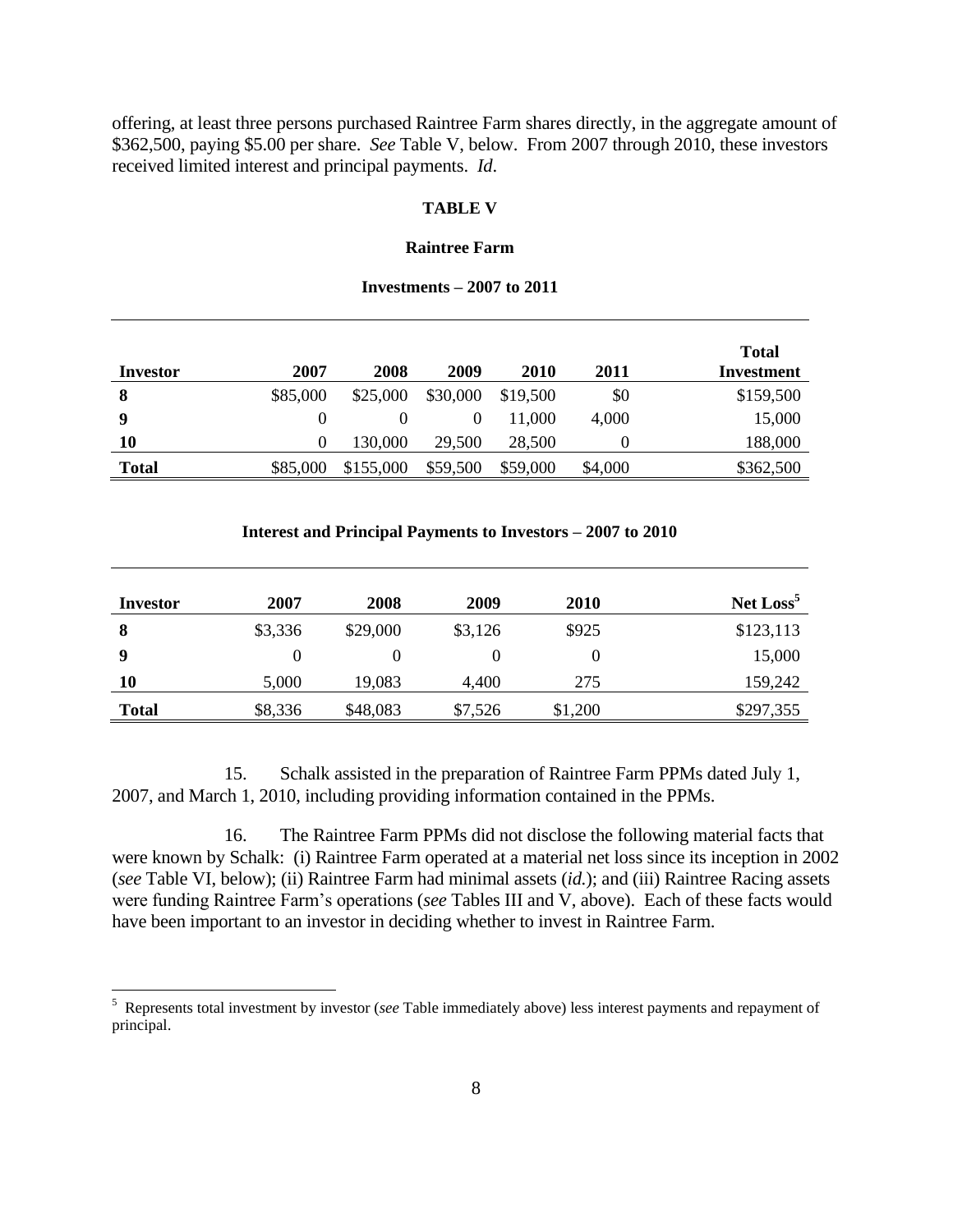## **TABLE VI <sup>6</sup>**

## **Raintree Farm**

### **Operating Results – 2007 to 2012**

|                       | 2007             | 2008         | 2009         | <b>2010</b>  | 2011         | 2012         |
|-----------------------|------------------|--------------|--------------|--------------|--------------|--------------|
|                       |                  |              |              |              |              |              |
| <b>Gross receipts</b> | \$16,386         | \$53,512     | \$162,666    | \$44,685     | \$21,094     | \$10,220     |
| Less: expenses        | (132,720)        | (145, 232)   | (198, 649)   | (146, 886)   | (89, 285)    | (71, 866)    |
| Less:<br>depreciation | (13, 408)        | (3,692)      | (58, 598)    | (26,083)     | 0            | $\theta$     |
| <b>Less:</b> interest | $\boldsymbol{0}$ | $\theta$     | (746)        |              | 0            | 0            |
| Net income (loss)     | $(\$129,742)$    | $(\$95,412)$ | $(\$95,327)$ | (\$128, 284) | $(\$68,181)$ | $(\$61,646)$ |

**Assets and Equity – 2007 to 2012**

|               | 2007          | 2008          | 2009          | <b>2010</b>   | 2011          | 2012          |
|---------------|---------------|---------------|---------------|---------------|---------------|---------------|
| <b>Assets</b> | \$46,323      | \$70,900      | \$22,339      | \$17,933      | \$3,422       | \$2,745       |
| <b>Equity</b> | $(\$574,363)$ | $(\$673,307)$ | $(\$736,112)$ | $(\$867,533)$ | $(\$936,384)$ | $(\$995,548)$ |

17. Without any factual basis for the claim, in late 2012 and early 2013, Schalk prepared and distributed to Raintree Farm investors account statements which stated that Raintree Farm's net asset value per share was \$3.34. At the time Schalk valued the Raintree Farm shares, he knew that the shares had little or no value because he knew that Raintree Farm had minimal assets, had incurred continuing material net losses from at least 2007, had essentially no business activity in 2012, and had no viable prospect of resuming operations. *See* Table VI, above.

### Misappropriation of Funds

18. From 2007 to 2011, Schalk diverted at least \$220,000 from Raintree Farm and Raintree Racing bank accounts to his personal bank account without the knowledge or authorization of Raintree Farm and Raintree Racing investors*. See* Table VII, below.

 $6$  As reported on tax returns for Raintree Farm.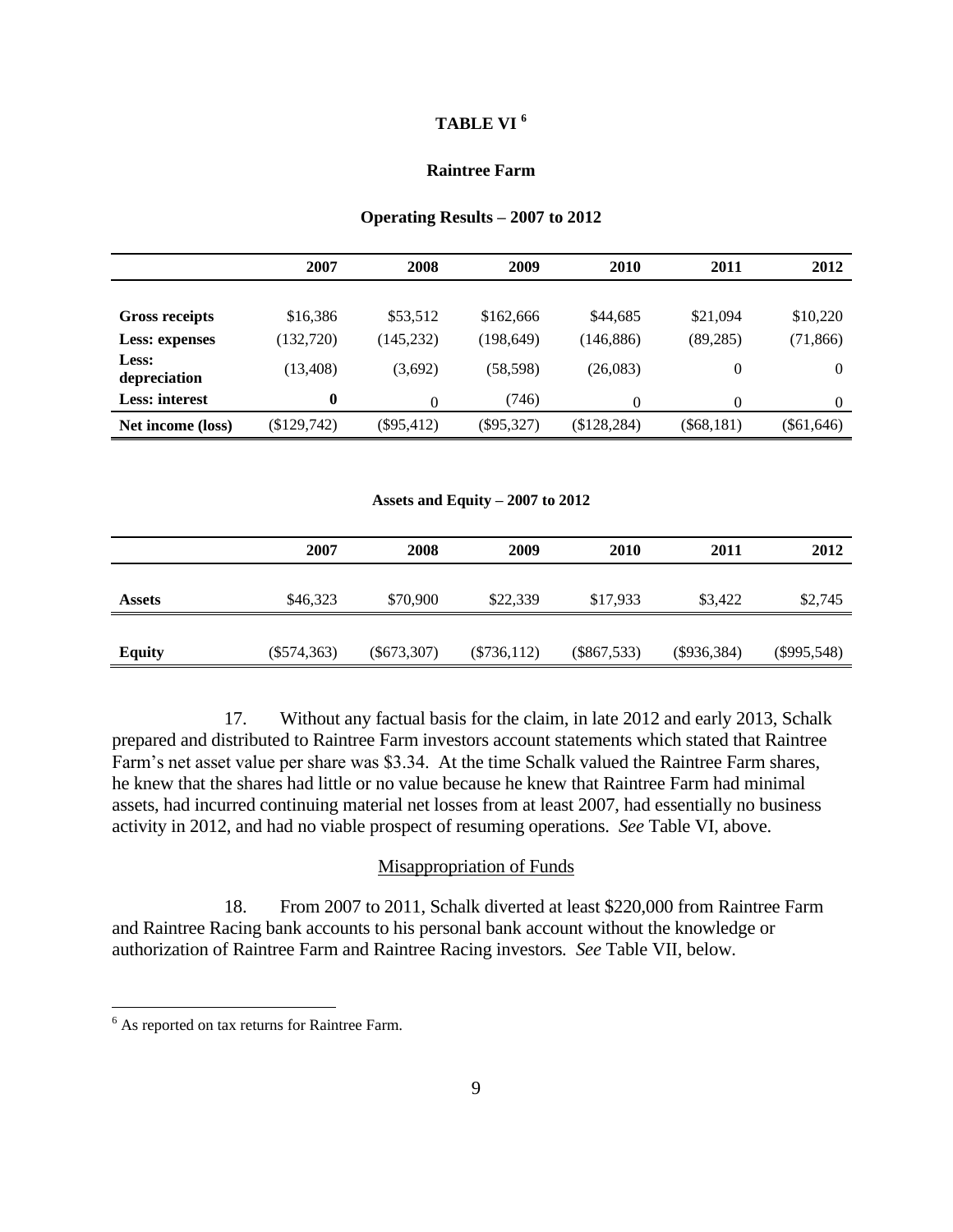### **TABLE VII**

#### **Raintree Racing and Raintree Farm**

|                                                          | 2007             | 2008         | 2009     | 2010     | 2011             | <b>Total</b> |
|----------------------------------------------------------|------------------|--------------|----------|----------|------------------|--------------|
|                                                          |                  |              |          |          |                  |              |
| <b>Transfers from Raintree</b><br>Racing                 | \$44,298         | \$44,000     | \$23,668 | \$7,902  | \$1,125          | \$120,993    |
| <b>Withdrawals from Raintree</b><br>Racing               | 22,500           | 6,125        | 17,000   | $\Omega$ | $\overline{0}$   | 45,625       |
| <b>Transfers from Raintree</b><br>Farm                   | 21,500           | 42,000       | 32,000   | 17,000   | 18,750           | 131,250      |
| <b>Withdrawals from Raintree</b><br>Farm                 | 5,000            | $\mathbf{0}$ | $\Omega$ | $\Omega$ | $\theta$         | 5,000        |
| <b>Total Funds Diverted</b>                              | 93,298           | 92,125       | 72,668   | 24,902   | 19,875           | 302,868      |
| <b>Less: Transfers from Schalk</b><br>to Raintree Racing | $\boldsymbol{0}$ | (5,000)      | (1,000)  | (2,500)  | $\boldsymbol{0}$ | (8,500)      |
| <b>Less: Transfers from Schalk</b><br>to Raintree Farm   | (14, 515)        | (5,968)      | (7,030)  | (22,071) | (24, 246)        | (73, 830)    |
| <b>Net Funds Diverted</b>                                | \$78,783         | \$81,157     | \$64,638 | \$331    | $(\$4,371)$      | \$220,538    |

#### **Funds Diverted by Schalk – 2007 to 2011**

# Unregistered Offerings – Raintree Racing

 19. From 2007 to 2011, Schalk, via interstate commerce or the mails, engaged in the offer and sale of nearly \$2 million of securities of Raintree Racing to at least sixteen investors in at least six states without a filed or effective registration statement for the offer and sale of these securities (*see* Table I, above).

20. Offers and sales of securities made via interstate commerce or the mails require registration unless they qualify for an exemption. Raintree Racing did not register any offering with the Commission, nor did it file any notices with the Commission claiming to rely on any exemption. In any event, the offers and sales of Raintree Racing securities described hereinabove did not qualify for exemption from registration.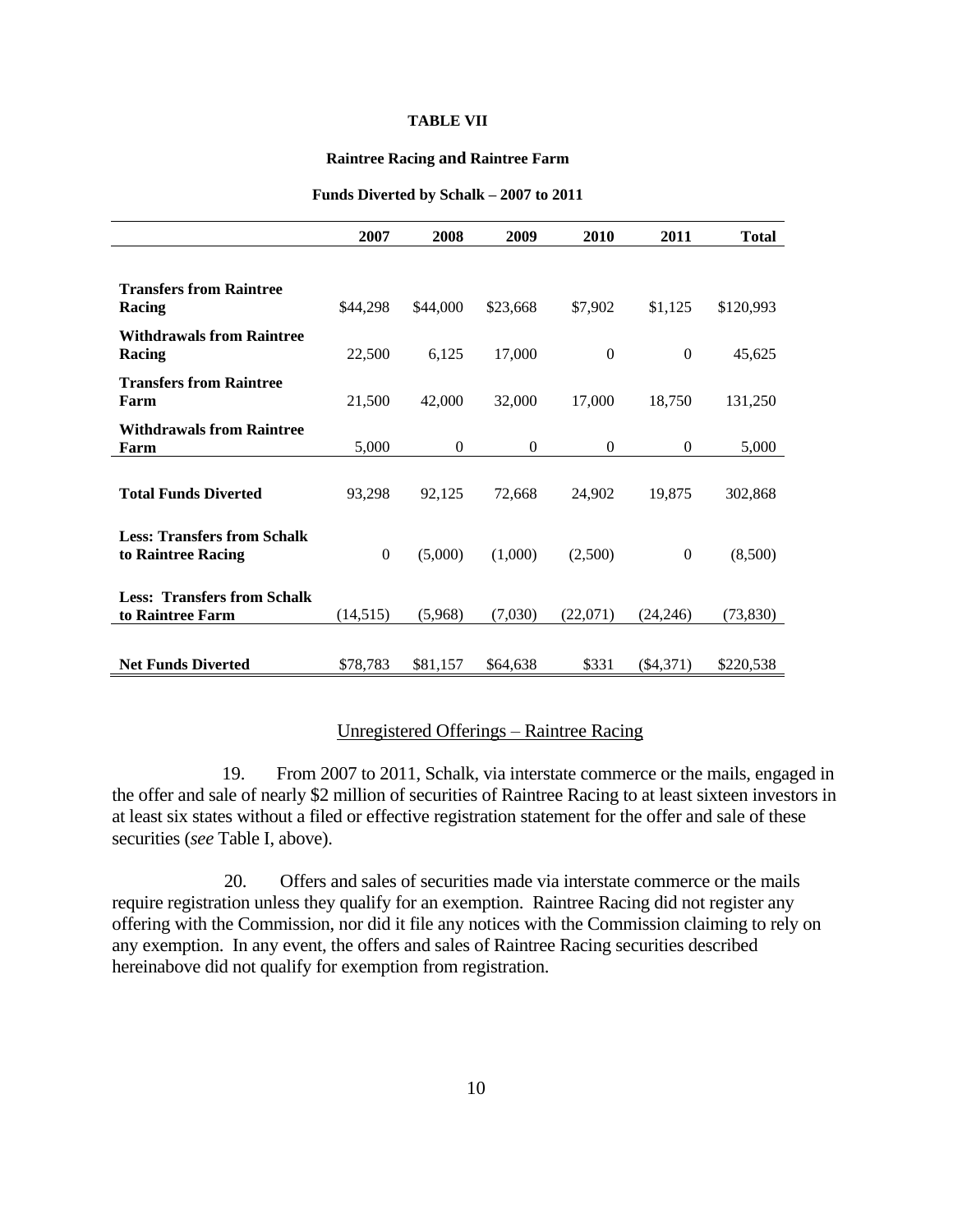21. In particular, the Raintree Racing offering did not comply with the exemption under Section 4(a)(2) of the Securities Act. Schalk, as the control person of Raintree Racing, offered and sold Raintree Racing securities to investors who did not have the knowledge and experience in financial and business matters, including experience in thoroughbred horse operations, to make them capable of evaluating the merits and risks of investments in Raintree Racing securities, and these unsophisticated investors did not have access to the type of information that would have been available in a registered offering.

22. The Raintree Racing offering also did not comply with any of the safe harbors in Rules 504, 505 and 506 of Regulation D under the Securities Act. First, Rule 504 was not available because the offering amount exceeded \$1 million. Second, Rules 505 and 506 were not available because some Raintree Racing investors did not have the income or assets necessary to qualify as accredited investors as defined in Rule 501(a) of Regulation D, and these unaccredited investors were not provided with the non-financial and financial information specified in Rule 502(b) of Regulation D, including an audited balance sheet. Rule 506 was also not available because some of the unaccredited investors were not sophisticated, as required by Rule 506(b) of Regulation D.

### Unregistered Offerings – Raintree Farm

 23. In connection with the sale of the Raintree Racing securities described in paragraph 20, Schalk issued "bonus" shares of Raintree Farm common stock to Raintree Racing investors.

24. Pursuant to the definition of "sale" in Securities Act Section  $2(a)(3)$ , those "bonus" shares are conclusively presumed to constitute a part of the investors' purchase and to have been offered and sold for value. Therefore, the issuance of such shares constitutes a "sale" of Raintree Farm securities for the purposes of Section 5 of the Securities Act.

25. In addition, during the same 2007 to 2011 period, Schalk, via interstate commerce or the mails, engaged in the offer and sale of at least \$362,500 in the common stock of Raintree Farm to at least three investors. *See* Table V, above.

26. In 2007 and 2010, Raintree Farm filed Notices of Sales of Securities with the Commission pursuant to Rule 506 of Regulation D, each of which related to an offering of \$2.5 million of Raintree Farm stock. In the Notices, Raintree Farm purported to rely on an exemption pursuant to Rule 506 of Regulation D under the Securities Act, and represented that sales would be made only to accredited investors. While the notices were filed in 2007 and 2010, the offerings went beyond that period.

27. Schalk engaged in the offer and sale of Raintree Farm shares to persons who did not qualify as accredited investors. As described above, several Raintree Racing investors who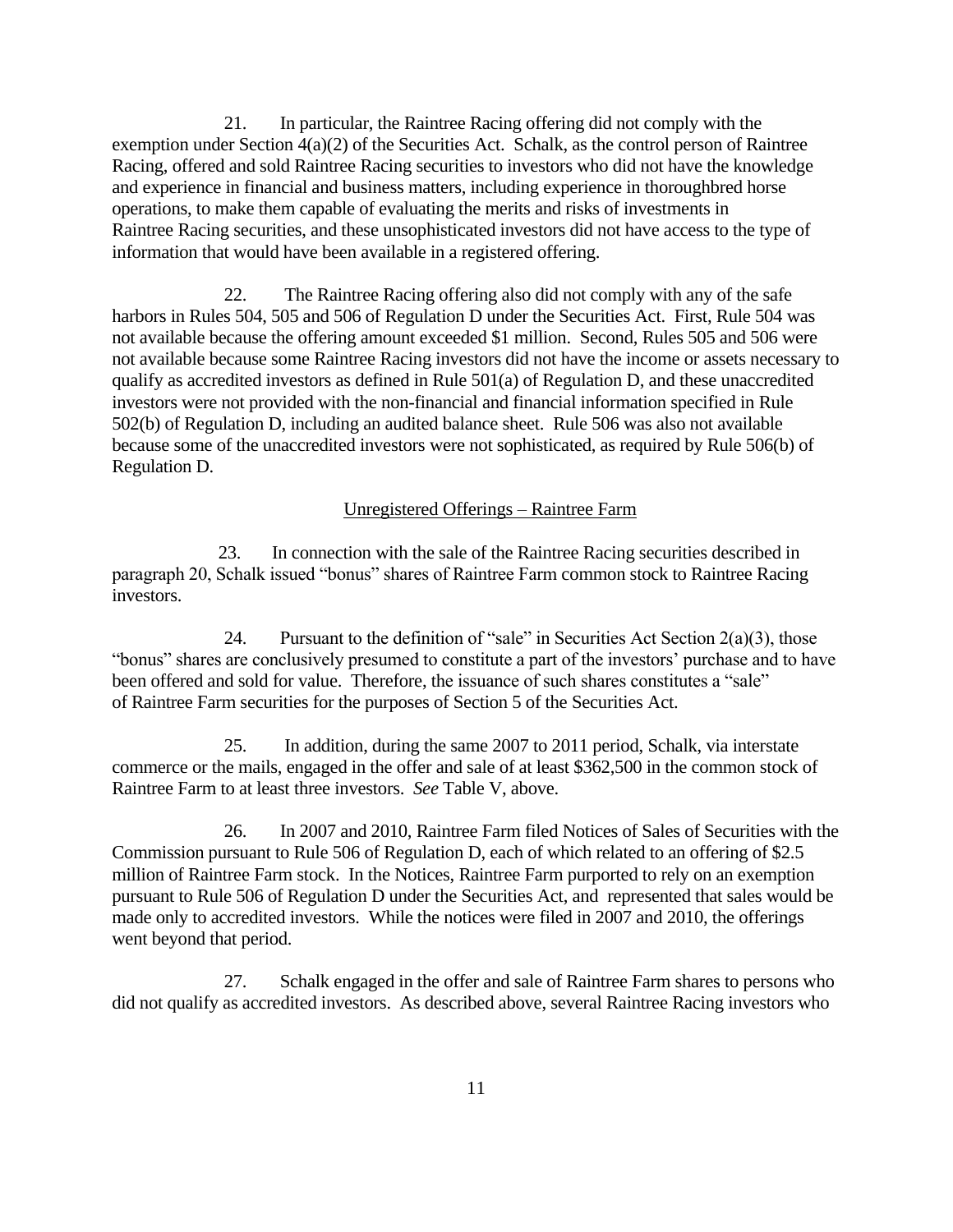were issued Raintree Farm shares were unaccredited. In addition, some Raintree Farm investors reflected in Table V, above, did not qualify as accredited investors.

28. Schalk knew or should have known that shares of Raintree Farm common stock were sold to investors who did not qualify as accredited investors. For example, Raintree Farm investors were sent subscription agreements. On several occasions, incomplete subscription agreements were returned without providing the information required to assess whether the investor qualified as an accredited investor. Schalk failed to take steps necessary to form a reasonable belief that those investors were accredited and, if they were not, that they had the knowledge and experience in financial and business matters, including experience in thoroughbred horse operations, to make them capable of evaluating the merits and risks of investment in Raintree Farm securities.

29. Also, the unaccredited Raintree Farm investors were not provided with the non-financial and financial information specified in Rule 502(b) of Regulation D, including at least an audited balance sheet. For the same reasons outlined in paragraphs 20 through 22 above, no other exemptions were available for this offering.

## **Violations**

30. As a result of the conduct described above, Schalk willfully violated Sections 5(a) and 5(c) of the Securities Act, which prohibit the offer and sale of securities by any person directly or indirectly through the use of any means of interstate commerce without a registration statement having been filed and being in effect as to those securities.

31. As a result of the conduct described above, Schalk willfully violated Section 17(a) of the Securities Act and Section 10(b) of the Exchange Act and Rule 10b-5 thereunder, which prohibit fraud in the offer and sale of securities, and in connection with the purchase or sale of securities.

### **IV.**

Respondent undertakes to the following: In connection with this action and any related judicial or administrative proceeding or investigation commenced by the Commission or to which the Commission is a party, Respondent: (i) agrees to appear and be interviewed by Commission staff at such times and places as the staff requests upon reasonable notice; (ii) will accept service by mail or facsimile transmission of notices or subpoenas issued by the Commission for documents or testimony at depositions, hearings, or trials, or in connection with any related investigation by Commission staff; (iii) appoints Respondent's attorney of record as agent to receive service of such notices and subpoenas; and (iv) consents to personal jurisdiction over Respondent in any United States District Court for purposes of enforcing any such subpoena.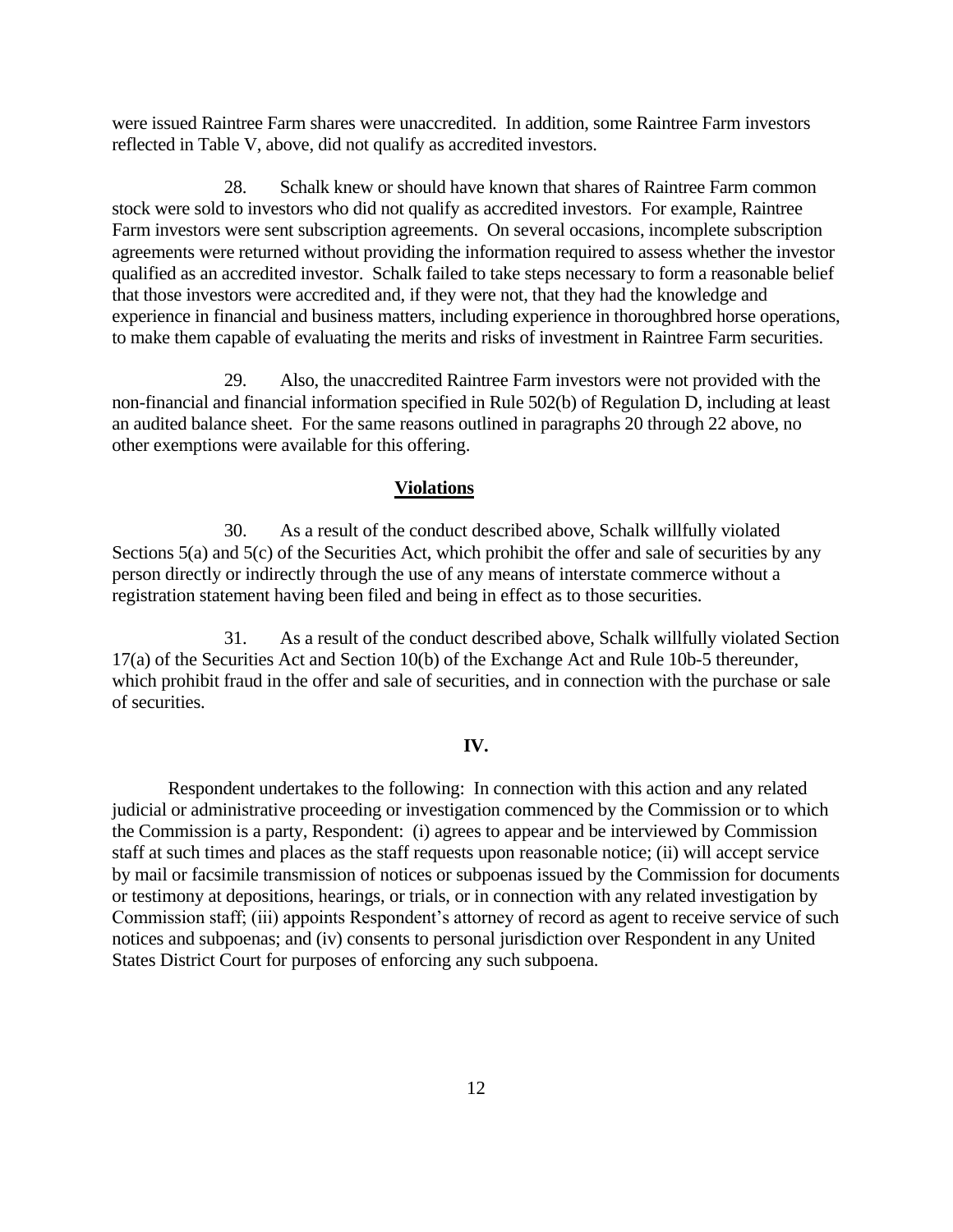Pursuant to this Order, Respondent agrees to disgorgement of \$1,472,959, prejudgment interest of \$280,271.55, and a third tier civil penalty of \$1,600,000.00 based on the number of investors, and further agrees to additional proceedings to determine his ability to pay. In connection with such additional proceedings: (a) Respondent agrees that he will be precluded from arguing that he did not violate the federal securities laws described in this Order; (b) Respondent agrees that he may not challenge the validity of this Order, including amounts lost by investors and misappropriated by Respondent as stated in this Order; (c) solely for the purposes of such additional proceedings, the allegations of the Order shall be accepted as and deemed true by the hearing officer; and (d) the hearing officer may determine Respondent's ability to pay on the basis of affidavits, declarations, excerpts of sworn deposition or investigative testimony, and documentary evidence. Respondent reserves the right to contest his ability to pay the disgorgement, civil penalties, and prejudgment interest ordered.

## **VI.**

In view of the foregoing, the Commission deems it appropriate in the public interest to impose the sanctions agreed to in the Offer, and to institute proceedings to determine Respondent's ability to pay.

Accordingly, pursuant to Section 8A of the Securities Act, 21C of the Exchange Act, and Section 9(b) of the Investment Company Act, it is hereby ORDERED that:

- A. Respondent Schalk shall cease and desist from committing or causing any violations and any future violations of Sections 5(a), 5(c) and 17(a) of the Securities Act and Section 10(b) of the Exchange Act and Rule 10b-5 thereunder;
- B. Respondent Schalk shall be, and hereby is, prohibited from serving or acting as an officer or director of any issuer that has a class of securities registered pursuant to Section 12 of the Exchange Act, or that is required to file reports pursuant to Section 15(d) of the Exchange Act;
- C. Respondent Schalk shall be, and hereby is, prohibited from serving or acting as an employee, officer, director, member of an advisory board, investment adviser or depositor of, or principal underwriter for, a registered investment company or affiliated person of such investment adviser, depositor, or principal underwriter; and
- D. Respondent Schalk shall be found liable for disgorgement of \$1,472,959.00, a third tier civil penalty of \$1,600,000.00 based on the number of investors, and prejudgment interest of \$280,271.55, subject to additional proceedings to determine his ability to pay.